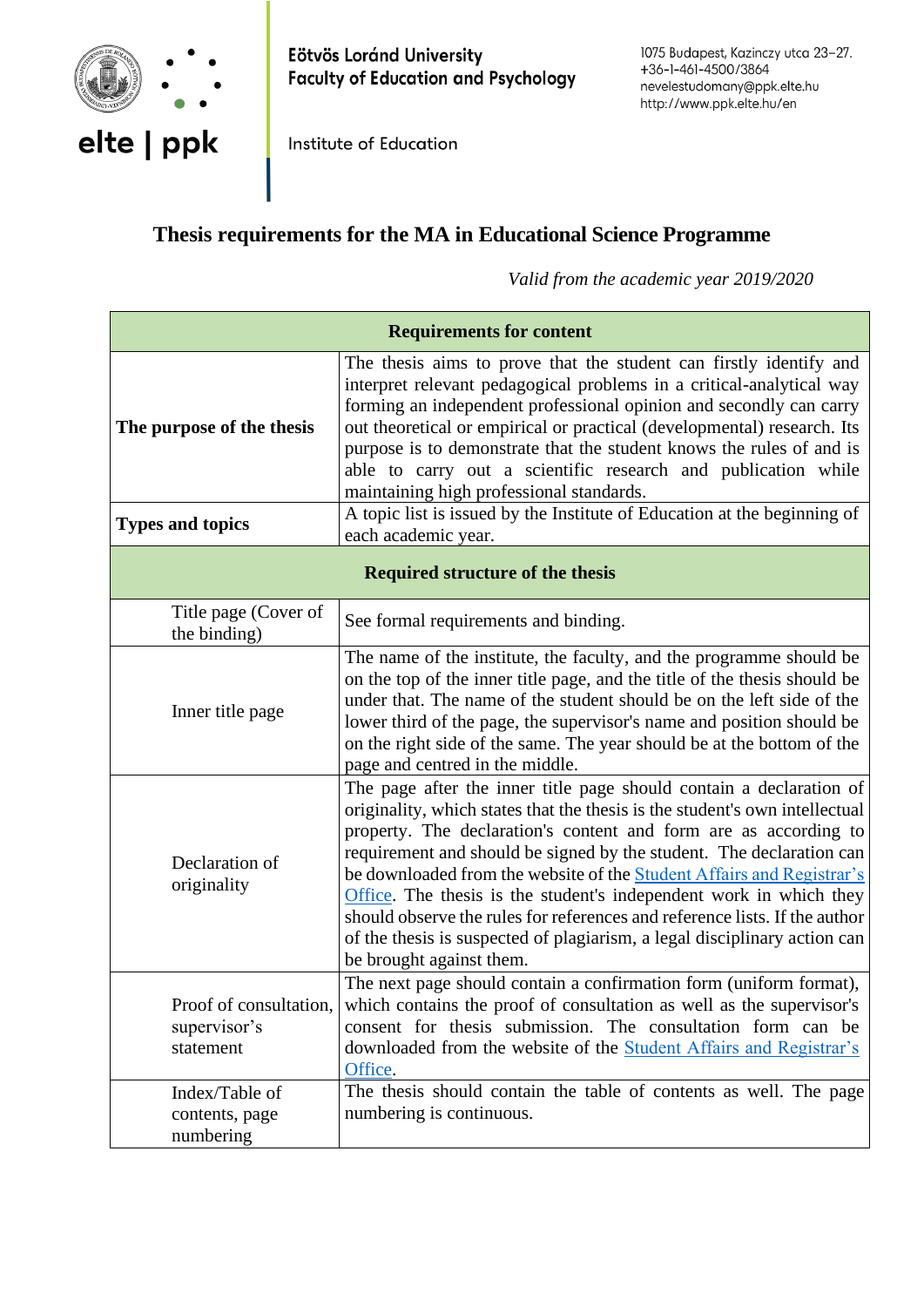|                     | The structure of a thesis dealing with the empirical research of a                                                                                                                                                                                                                                                                                                                                                                                                                                                                                                                                                                                                                                                                                                                                                                                                                                                                                                                                                                                                                                                                                                                                                                                                                                                                                                                                                                                                                                                                                                                                                                                         |
|---------------------|------------------------------------------------------------------------------------------------------------------------------------------------------------------------------------------------------------------------------------------------------------------------------------------------------------------------------------------------------------------------------------------------------------------------------------------------------------------------------------------------------------------------------------------------------------------------------------------------------------------------------------------------------------------------------------------------------------------------------------------------------------------------------------------------------------------------------------------------------------------------------------------------------------------------------------------------------------------------------------------------------------------------------------------------------------------------------------------------------------------------------------------------------------------------------------------------------------------------------------------------------------------------------------------------------------------------------------------------------------------------------------------------------------------------------------------------------------------------------------------------------------------------------------------------------------------------------------------------------------------------------------------------------------|
|                     | pedagogical problem.                                                                                                                                                                                                                                                                                                                                                                                                                                                                                                                                                                                                                                                                                                                                                                                                                                                                                                                                                                                                                                                                                                                                                                                                                                                                                                                                                                                                                                                                                                                                                                                                                                       |
|                     | The piece of work to be submitted should include:                                                                                                                                                                                                                                                                                                                                                                                                                                                                                                                                                                                                                                                                                                                                                                                                                                                                                                                                                                                                                                                                                                                                                                                                                                                                                                                                                                                                                                                                                                                                                                                                          |
| Structure, chapters | Introduction: an introduction to the relevant field of science, and<br>a short, comprehensive description of the goal of the research and<br>the researcher's motivation in the choice of topic.<br>Literature review: presenting the researched topic, a summary and<br>evaluation of the relevant theories and research, conceptualizing<br>the relations to be examined.<br>Questions put forward: research questions also require the<br>٠<br>formulation of professional assumptions, commitments or<br>hypotheses, depending on the nature of the research.<br>Research framework: presentation of the steps of the research,<br>$\bullet$<br>target groups, the applied methodological tools, and the process<br>of collecting empirical data. Data collection may be based on a<br>secondary analysis or research group or student group data<br>collection.<br>Results, findings: Scientific, professional processing of the data<br>according to the quantitative or qualitative nature of it must show<br>what phenomena may be in the background of the<br>$\qquad \qquad \blacksquare$<br>obtained result,<br>how it can be evaluated,<br>how it is comparable to the extent the obtained results<br>correspond to what is in the literature,<br>what new areas should be paid attention to.<br>Conclusions: evaluation of the completed research including its<br>$\bullet$<br>strengths and weaknesses (limitations), future research directions<br>and applications. Reflections on the questions put forward at the<br>beginning of the study.<br>Annex: documentation of test methods, questionnaire, interview<br>outline, photos, etc. |
|                     | The structure of a thesis dealing with the theoretical and historical<br>research of a pedagogical problem.<br>The piece of work to be submitted should include:<br>Introduction: motivation for the choice of topic, describing the                                                                                                                                                                                                                                                                                                                                                                                                                                                                                                                                                                                                                                                                                                                                                                                                                                                                                                                                                                                                                                                                                                                                                                                                                                                                                                                                                                                                                       |
|                     | field of research, definition of the problem area.                                                                                                                                                                                                                                                                                                                                                                                                                                                                                                                                                                                                                                                                                                                                                                                                                                                                                                                                                                                                                                                                                                                                                                                                                                                                                                                                                                                                                                                                                                                                                                                                         |
|                     | Literature review: reviewing and analysing previous professional<br>$\bullet$                                                                                                                                                                                                                                                                                                                                                                                                                                                                                                                                                                                                                                                                                                                                                                                                                                                                                                                                                                                                                                                                                                                                                                                                                                                                                                                                                                                                                                                                                                                                                                              |
|                     | studies dealing with the problem according to systematic,<br>predetermined and transparent aspects, outlining the tendencies<br>emerging from them.                                                                                                                                                                                                                                                                                                                                                                                                                                                                                                                                                                                                                                                                                                                                                                                                                                                                                                                                                                                                                                                                                                                                                                                                                                                                                                                                                                                                                                                                                                        |
|                     | Theoretical framework and research methodology:                                                                                                                                                                                                                                                                                                                                                                                                                                                                                                                                                                                                                                                                                                                                                                                                                                                                                                                                                                                                                                                                                                                                                                                                                                                                                                                                                                                                                                                                                                                                                                                                            |
|                     | conceptualization of the problem area to be examined, search for                                                                                                                                                                                                                                                                                                                                                                                                                                                                                                                                                                                                                                                                                                                                                                                                                                                                                                                                                                                                                                                                                                                                                                                                                                                                                                                                                                                                                                                                                                                                                                                           |
|                     | and identification of the necessary sources, preliminary                                                                                                                                                                                                                                                                                                                                                                                                                                                                                                                                                                                                                                                                                                                                                                                                                                                                                                                                                                                                                                                                                                                                                                                                                                                                                                                                                                                                                                                                                                                                                                                                   |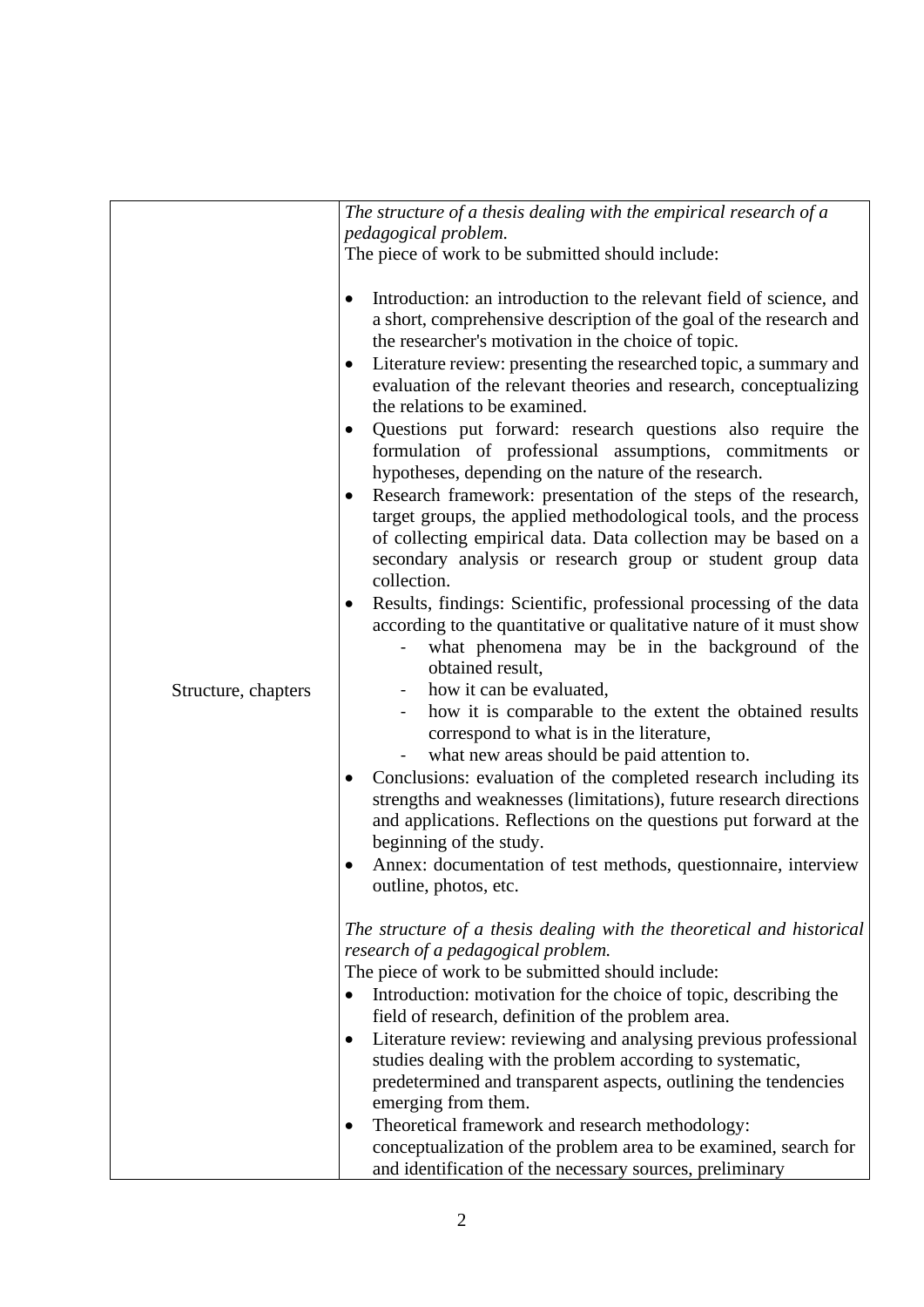| examination of their accessibility (especially in the case of<br>primary sources of historical studies), selection, justification and<br>description of the method of their analysis.<br>Analysis: a multilateral, theoretical framework-based<br>illumination of the problem with an interpretation of the sources<br>involved, a clear separation of the different analysis levels,<br>categories, and processes.                                                                                                                                                                                                                                                                                                                                                                                                                                                        |
|----------------------------------------------------------------------------------------------------------------------------------------------------------------------------------------------------------------------------------------------------------------------------------------------------------------------------------------------------------------------------------------------------------------------------------------------------------------------------------------------------------------------------------------------------------------------------------------------------------------------------------------------------------------------------------------------------------------------------------------------------------------------------------------------------------------------------------------------------------------------------|
| Results, conclusions: highlighting new findings, results;<br>describing the level of generalization achieved or the level of<br>individual analysis, or the characteristics of the process under<br>investigation; conflicting research results with findings in the<br>literature; a summary of further research directions and<br>applications, the performance, difficulties and limitations of the<br>work.                                                                                                                                                                                                                                                                                                                                                                                                                                                            |
| Annex: documentation of test methods, sources or their<br>$\bullet$<br>availability                                                                                                                                                                                                                                                                                                                                                                                                                                                                                                                                                                                                                                                                                                                                                                                        |
| The structure of a thesis dealing with an educational development.<br>The piece of work to be submitted should include:<br>Introduction: interpretation of the purpose of development/<br>innovation, introduction to the problem area, motivation for the<br>choice of topic.<br>Literature review: exploring the topic of development/innovation<br>and the characteristics of the development/innovation process,<br>interpreting and evaluating the experiences of previous<br>developments related to the topic, if possible.<br>Description of the innovation/development: history, situation<br>$\bullet$<br>analysis, the birth process of the "idea" of the innovation; the set<br>goal, a detailed plan and process description, evaluation plan and<br>methods of the innovation.<br>Analysis: description and documentation of the testing of the<br>$\bullet$ |
| innovation; a multi-aspect interpretation of results and processes;<br>a multi-aspect evaluation of the innovation/development:<br>evaluation of the realization of the development goal, the<br>development process and the results.<br>Conclusions: practical implications/lessons: interpreting the<br>$\bullet$<br>strengths, problems, difficulties of the development/innovation;<br>reflection on the role of developer and researcher; drawing<br>conclusions for practice. Reflection on the questions formulated at<br>the beginning of the thesis. A summary of the further development<br>directions and applications, the performance, difficulties and<br>limitations of the study.<br>Annex: documentation of the development plans and materials;<br>٠<br>documentation of test methods.                                                                   |
|                                                                                                                                                                                                                                                                                                                                                                                                                                                                                                                                                                                                                                                                                                                                                                                                                                                                            |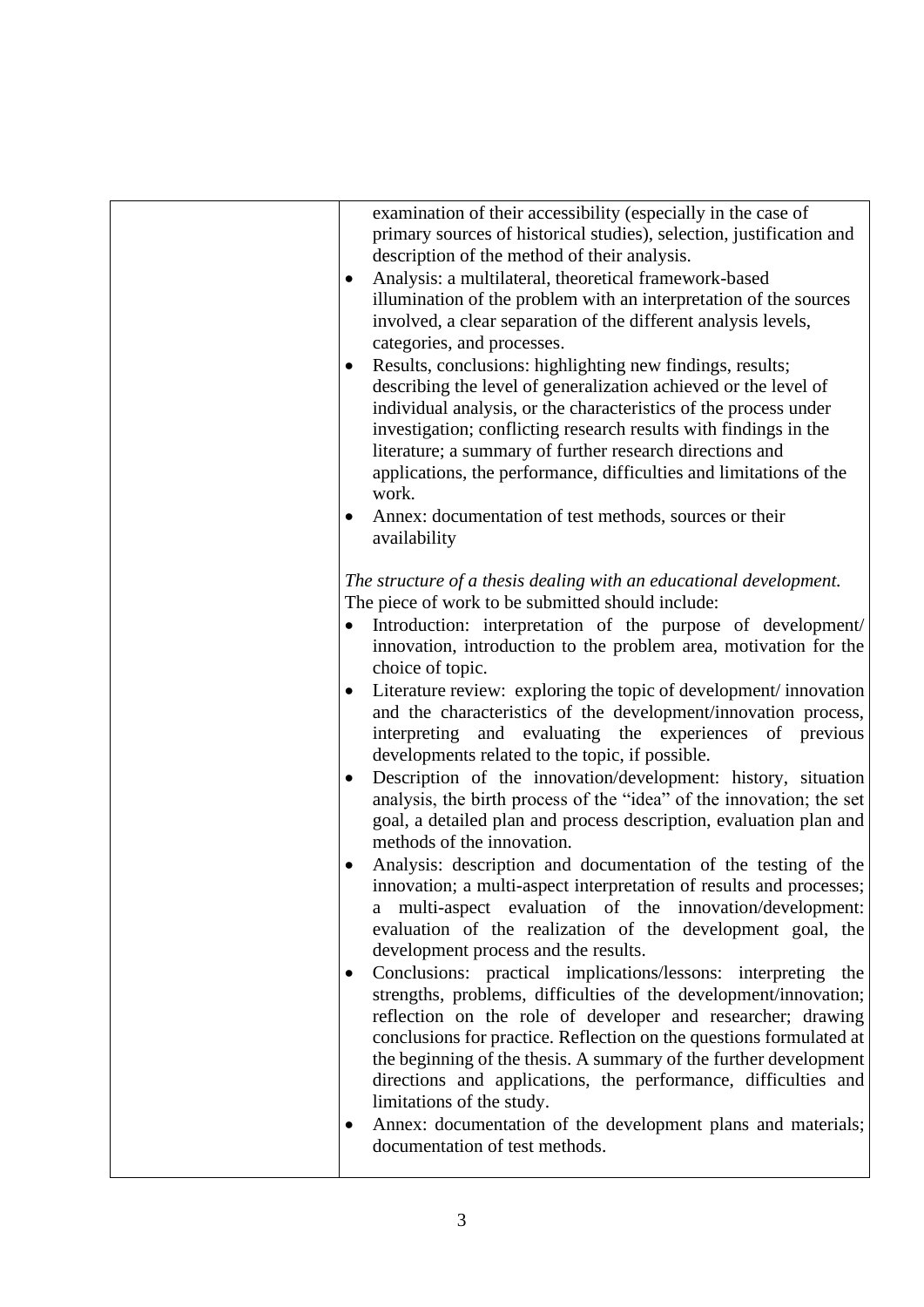| Notes, references                  | All statements, thoughts, data or textual quotations in the text<br>$\bullet$<br>from different sources should be referenced by providing the<br>exact details (author, title, page no.) of the referred publications.<br>In case of internet resources, you have to provide the author and<br>$\bullet$<br>the title too. If these are not available, the website or the name of<br>the portal (institution) should be given. Also, you should list the<br>URL of the search line of the browser in the given document to<br>the relevant document depth together with the date of download.<br>Special attention needs to be paid to indicate literal citations with<br>quotation marks even if the quoted part of the text is edited in one<br>sentence or only a part of it. For a literal citation, you must also<br>enter the exact page number.<br>The position of notes and source references (in text, as footnotes,<br>after the main text) and their form (detailed description, abbreviation<br>referring to the bibliography, data order, etc.) should be done<br>coherently and consistently in the thesis. The references and the<br>reference list should be used according to the publication<br>requirements of APA 7.<br>There is a detailed description of the rules on referencing and<br>bibliography in the Appendix. |
|------------------------------------|----------------------------------------------------------------------------------------------------------------------------------------------------------------------------------------------------------------------------------------------------------------------------------------------------------------------------------------------------------------------------------------------------------------------------------------------------------------------------------------------------------------------------------------------------------------------------------------------------------------------------------------------------------------------------------------------------------------------------------------------------------------------------------------------------------------------------------------------------------------------------------------------------------------------------------------------------------------------------------------------------------------------------------------------------------------------------------------------------------------------------------------------------------------------------------------------------------------------------------------------------------------------------------------------------------------------------------------------|
| Reference list                     | see Appendix                                                                                                                                                                                                                                                                                                                                                                                                                                                                                                                                                                                                                                                                                                                                                                                                                                                                                                                                                                                                                                                                                                                                                                                                                                                                                                                                 |
| <b>Preparation and submission</b>  |                                                                                                                                                                                                                                                                                                                                                                                                                                                                                                                                                                                                                                                                                                                                                                                                                                                                                                                                                                                                                                                                                                                                                                                                                                                                                                                                              |
| Choosing and submitting a<br>topic | The topic announcement form (submitted by the student) should<br>contain the planned topic of the thesis, the supervisor's statement that<br>they will undertake the supervision as well as an approval of the head<br>of the programme or their representative.<br>Deadline for thesis topic announcement:<br>if the final examination is in the spring semester: 15th May<br>if the final examination is in the autumn semester: 15th October                                                                                                                                                                                                                                                                                                                                                                                                                                                                                                                                                                                                                                                                                                                                                                                                                                                                                              |
| <b>Supervisor</b>                  | A supervisor can be a teacher and/or a researcher from the university<br>or with the approval of the head of the specialisation, an expert who<br>is not an employee of the university. In case of an external supervisor<br>an internal co-supervisor is also recommended.                                                                                                                                                                                                                                                                                                                                                                                                                                                                                                                                                                                                                                                                                                                                                                                                                                                                                                                                                                                                                                                                  |
| <b>Consultation</b>                | Students should consult with their supervisors at least twice during<br>the preparation of the thesis. This has to be registered on the official<br>Confirmation of thesis consultation form. At the consultation, it is<br>worth taking written notes on the tasks and proposals related to the<br>thesis.                                                                                                                                                                                                                                                                                                                                                                                                                                                                                                                                                                                                                                                                                                                                                                                                                                                                                                                                                                                                                                  |
| <b>Submission</b>                  | The thesis should be submitted in two printed copies (one with official<br>binding, the other with simple binding) to the Registrar's<br>Administration Office and uploaded in the electronic system assigned<br>for this purpose, before the examination period of the semester when<br>the final exam is due.                                                                                                                                                                                                                                                                                                                                                                                                                                                                                                                                                                                                                                                                                                                                                                                                                                                                                                                                                                                                                              |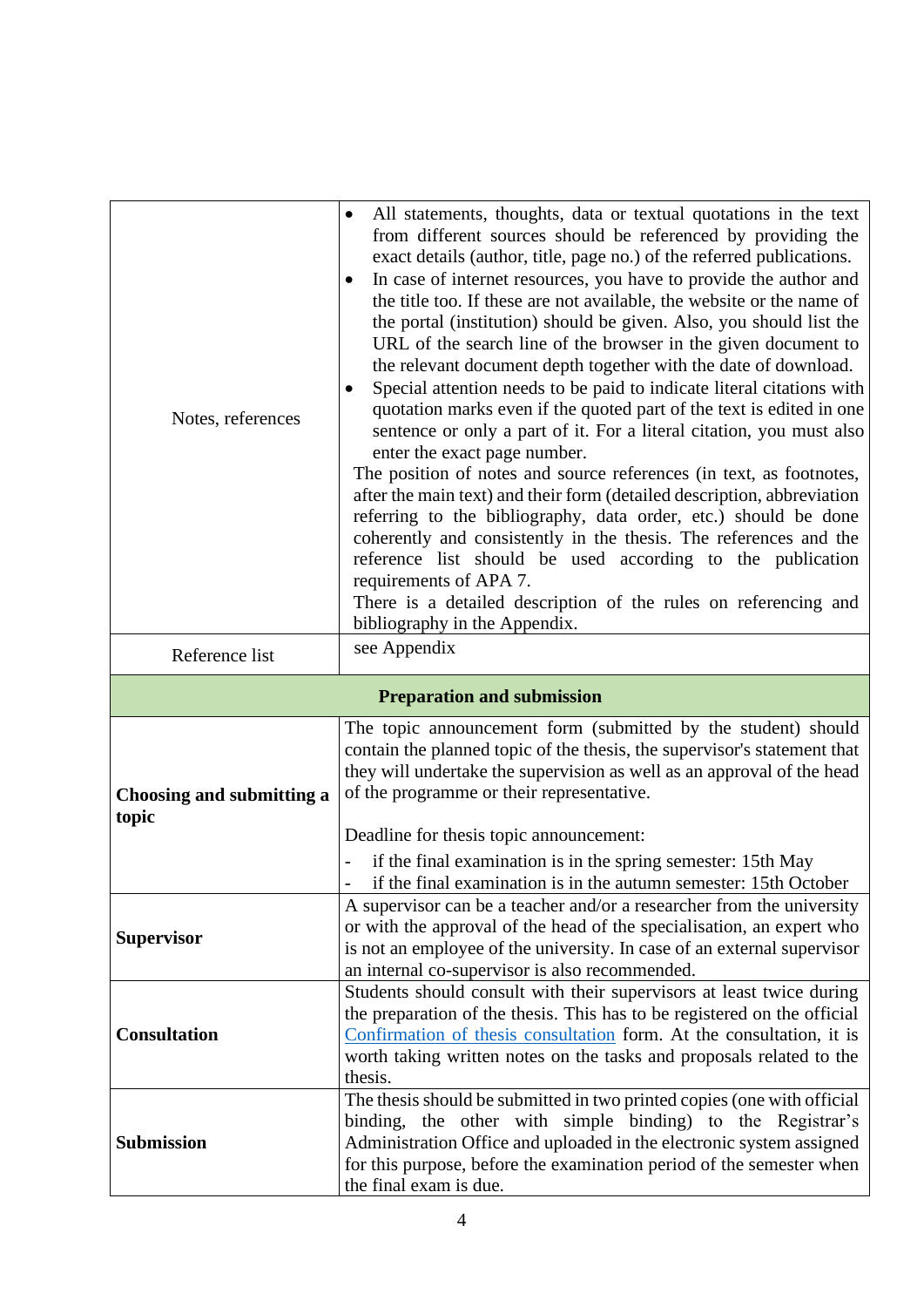|                                      | Deadline for thesis submission:<br>in the autumn semester: 20th November.<br>in the spring semester: 20th April                                                                                                                                                                                                                                                                                                                                                                                                                                                                                                                                                                                                                                                                                                                                                                                                                                                                                                                                                                                                                                                                                                                                                                                                                                                                             |  |
|--------------------------------------|---------------------------------------------------------------------------------------------------------------------------------------------------------------------------------------------------------------------------------------------------------------------------------------------------------------------------------------------------------------------------------------------------------------------------------------------------------------------------------------------------------------------------------------------------------------------------------------------------------------------------------------------------------------------------------------------------------------------------------------------------------------------------------------------------------------------------------------------------------------------------------------------------------------------------------------------------------------------------------------------------------------------------------------------------------------------------------------------------------------------------------------------------------------------------------------------------------------------------------------------------------------------------------------------------------------------------------------------------------------------------------------------|--|
| <b>Evaluation</b>                    |                                                                                                                                                                                                                                                                                                                                                                                                                                                                                                                                                                                                                                                                                                                                                                                                                                                                                                                                                                                                                                                                                                                                                                                                                                                                                                                                                                                             |  |
| Evaluator, the<br>evaluation process | The thesis is evaluated in writing by the supervisor and a specified<br>second reviewer who is also an expert of the field. The two evaluators<br>assess the thesis with a recommended the grade. Both reviewers offer<br>questions to the defence of the thesis. The supervisor also briefly<br>presents the work process with the student in his/her evaluation.<br>The evaluations will be received electronically by the student 10 days<br>before the final exam from the course administrator of the Institute of<br>Education.<br>If one of the grades of the thesis is a fail, the student cannot be                                                                                                                                                                                                                                                                                                                                                                                                                                                                                                                                                                                                                                                                                                                                                                                |  |
|                                      | admitted to the final exam. The final grade of the thesis is determined<br>by the final examination committee taking into account the grade<br>given by the supervisor and the second reviewer, the practical<br>implementation of the thesis, and the defence at the final exam.                                                                                                                                                                                                                                                                                                                                                                                                                                                                                                                                                                                                                                                                                                                                                                                                                                                                                                                                                                                                                                                                                                           |  |
| Points of evaluation                 | Aspects of evaluation of a theoretical and historical and/or empirical<br>research of a pedagogical problem are especially:<br>the compliance of the thesis and the chosen topic with the training<br>goals of the programme;<br>the expediency, professionalism and extent of the literature<br>$\bullet$<br>background; involvement of foreign-language literature;<br>the scope of the discussed problem, the level and depth of the<br>$\bullet$<br>analysis-interpretation-application;<br>the professionalism of the explanation, the sophisticated<br>٠<br>appearance of the author's own position;<br>the validity of the examined question, the precise formulation of<br>the research questions and/or hypothesis;<br>the presentation of the research procedures and methods, the<br>٠<br>expediency of method selection, clear presentation of applying the<br>methods;<br>a clear, methodologically and professionally sound presentation of<br>the results;<br>placing one's own results in the explanation of the topic, self-<br>٠<br>reflection on the strengths and weaknesses of the study;<br>the structure and coherence of the thesis, the accuracy of its<br>٠<br>wording;<br>elaboration and the application of the technical language;<br>$\bullet$<br>the literature, the exact use of referencing, coherence;<br>٠<br>the originality of the study.<br>$\bullet$ |  |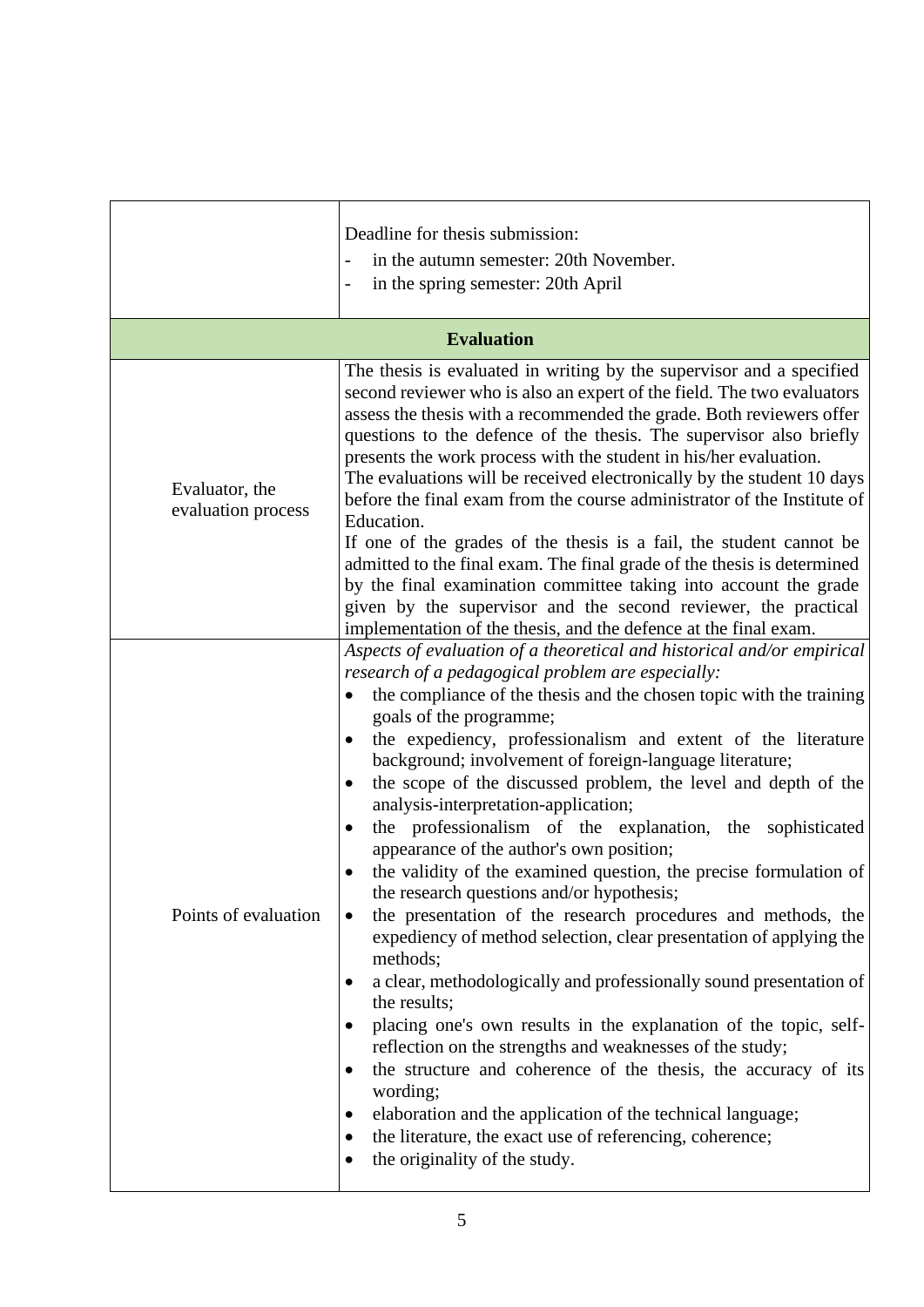|                          | Aspects of evaluation of a thesis dealing with an educational<br>development are especially:                                                                                                                                                                                                                                                                                                                                                                                                                                                                                                                                                                                                                                                               |
|--------------------------|------------------------------------------------------------------------------------------------------------------------------------------------------------------------------------------------------------------------------------------------------------------------------------------------------------------------------------------------------------------------------------------------------------------------------------------------------------------------------------------------------------------------------------------------------------------------------------------------------------------------------------------------------------------------------------------------------------------------------------------------------------|
|                          | originality and reasoning of the innovation; the role of the student                                                                                                                                                                                                                                                                                                                                                                                                                                                                                                                                                                                                                                                                                       |
|                          | in the innovation;<br>the student's knowledge of the relevant literature (involvement of<br>foreign-language literature)<br>and practical<br>experience<br>in<br>innovations of similar purpose and type;<br>professionalism and transparency of the innovation plan;<br>٠<br>documentation and reliability of the innovation process;<br>٠<br>evaluation and self-evaluation of the innovation;<br>٠<br>the expected applications of the developed product in the target<br>$\bullet$<br>area;<br>the structure and coherence of the thesis, the accuracy of its<br>$\bullet$<br>wording;<br>elaboration and the application of the technical language;<br>٠<br>the literature, the exact use of referencing, coherence;<br>the originality of the study. |
|                          | The final grade of the thesis is determined by the final examination<br>committee taking into account the grade given by the supervisor and<br>the second reviewer, the practical implementation of the thesis, and<br>the defence at the final exam.                                                                                                                                                                                                                                                                                                                                                                                                                                                                                                      |
| Oral defence             | The student presents his thesis in a 20-minute presentation (ppt slide<br>show), answers the questions formulated in the reviews, and reflects<br>on the professional suggestions of both reviewers. Also, additional<br>questions from the literature used in the thesis are received at the final<br>exam.                                                                                                                                                                                                                                                                                                                                                                                                                                               |
|                          | <b>Formal requirements</b>                                                                                                                                                                                                                                                                                                                                                                                                                                                                                                                                                                                                                                                                                                                                 |
| Length                   | The length of the thesis should be $30-40$ pages $(70.000-90.000)$<br>characters including spaces) without appendices. The thesis has to<br>be prepared with duplex printing.                                                                                                                                                                                                                                                                                                                                                                                                                                                                                                                                                                              |
| Font, size, line spacing | Times New Roman, font size: 12pt, 1 spacing (distance between the<br>lines).                                                                                                                                                                                                                                                                                                                                                                                                                                                                                                                                                                                                                                                                               |
| <b>Margins</b>           | On the left side (at the binding) 3.5 cm, on the right, top, and bottom<br>side 2.5 cm margin.                                                                                                                                                                                                                                                                                                                                                                                                                                                                                                                                                                                                                                                             |
| Language                 | The thesis is to be written in English.                                                                                                                                                                                                                                                                                                                                                                                                                                                                                                                                                                                                                                                                                                                    |
| <b>Binding</b>           | The thesis should be submitted in two printed copies (one with official<br>the other with simple binding to the Registrar's<br>binding,<br>Administration Office. The name of the institute, the faculty, and the<br>programme should be on the top of the cover page. Below that, it<br>should say "Diplomamunka". The name of the student should be on<br>the left side of the lower third of the page. The year should be at the<br>bottom of the page and centred in the middle.                                                                                                                                                                                                                                                                       |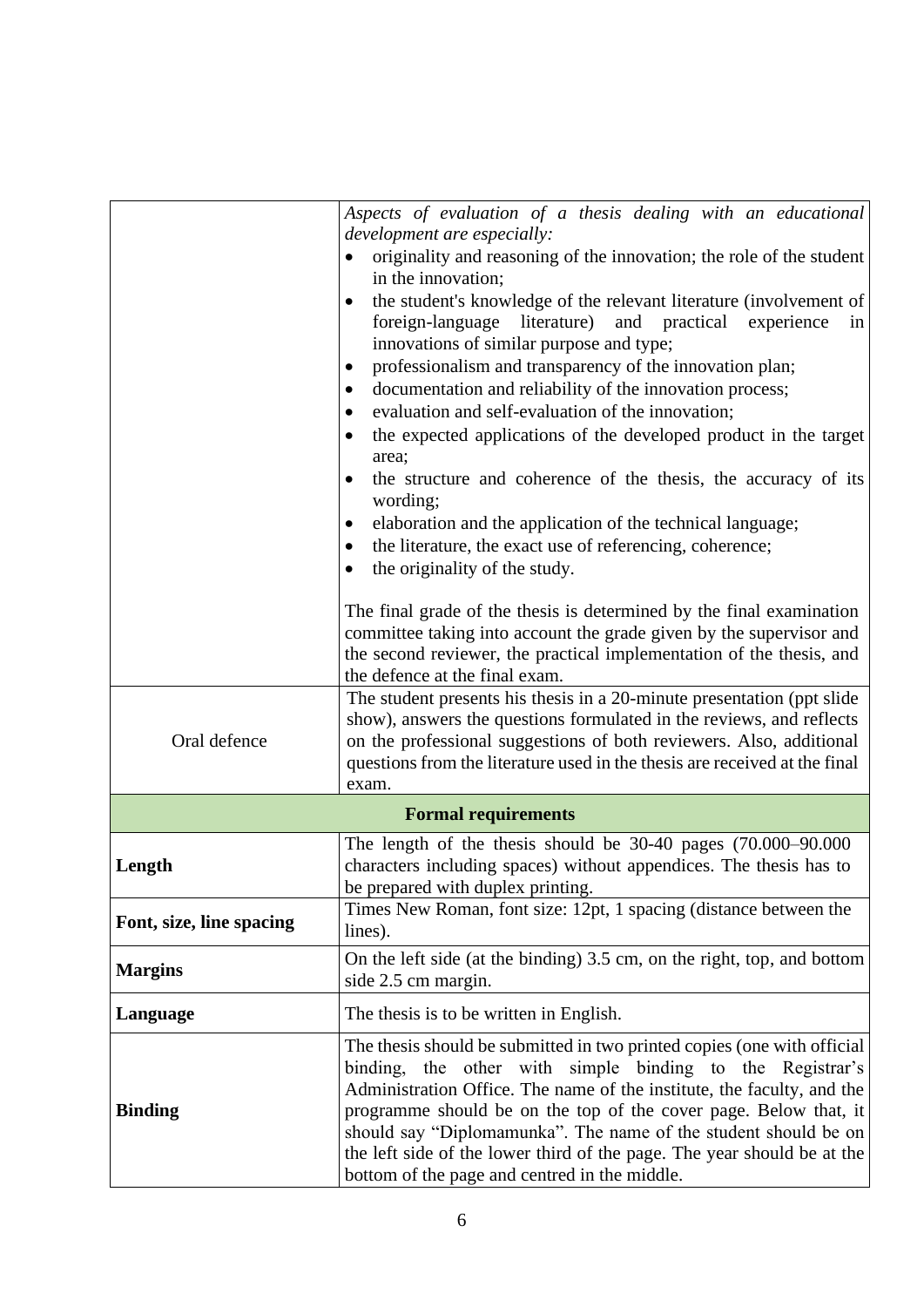|                          | The thesis should be uploaded or submitted in an electronic version |
|--------------------------|---------------------------------------------------------------------|
| <b>Electronic format</b> | defined by the Student Affairs and Registrar's Office.              |

*Appendix*

# **REFERENCES**

(APA 7. version).

#### **References in a text**

1. In a text, reference is made by the name of the author(s) and the year of publication.

The name of the author(s) may be part of the sentence [... as the results published in White's study (1998) ...] or it may be enclosed in brackets [... the close relationship between the two variables has already arisen (White, 1998), therefore ...].

In the case of accurate citation, in addition to the reference to the author, the citation is enclosed in quotation marks, and it also indicates the page numbers (White, 1998, p. 32).

## **EXAMPLES:**

- 'Postman compares the appearance of printing to the invention of the mechanical clock, which, as he writes,' captures, domesticates, and transforms time, and in the process alters humanity's consciousness of itself' (Postman, 1982, p. 21).'
- 'However, the rapid pace of urbanization in the studied period already provided a sufficient background for completely new types of cultural habits, accompanied by changes in mentality, together with the 'consumption' of theatre, music and press among the civil middle class living in the city (Lipták, 2002, p. 78).
- The author claims that "plagiarism is becoming a bigger problem" (Smith, 2014, p. 170).
- Smith states that plagiarism is an increasingly big problem (2014, p 170).
- The study of Smith (2014) shows that plagiarism is an increasingly big issue.

2. The names of two authors are separated by 'and': (Black and White, 1998). **EXAMPLE:**

Professional development has originally been concerned with individual teacher development but is also increasingly linked to the learning of teaching communities and organizations (Taylor and Colet, 2010).

3. In the case of multiple names, there is a comma between the names, and there is 'and' between the last two names (Black, White and Brown, 1998).

## **EXAMPLE:**

The interpretations of CPD emphasize the important role of educational and social changes, because they raise new needs, they appoint new school functions, therefore the professional expectations towards teachers are becoming more and more complex (OECD; 2003; McKenzi, Santiago, Sliwka and Hiroyuki, 2005; ATEE, 2006).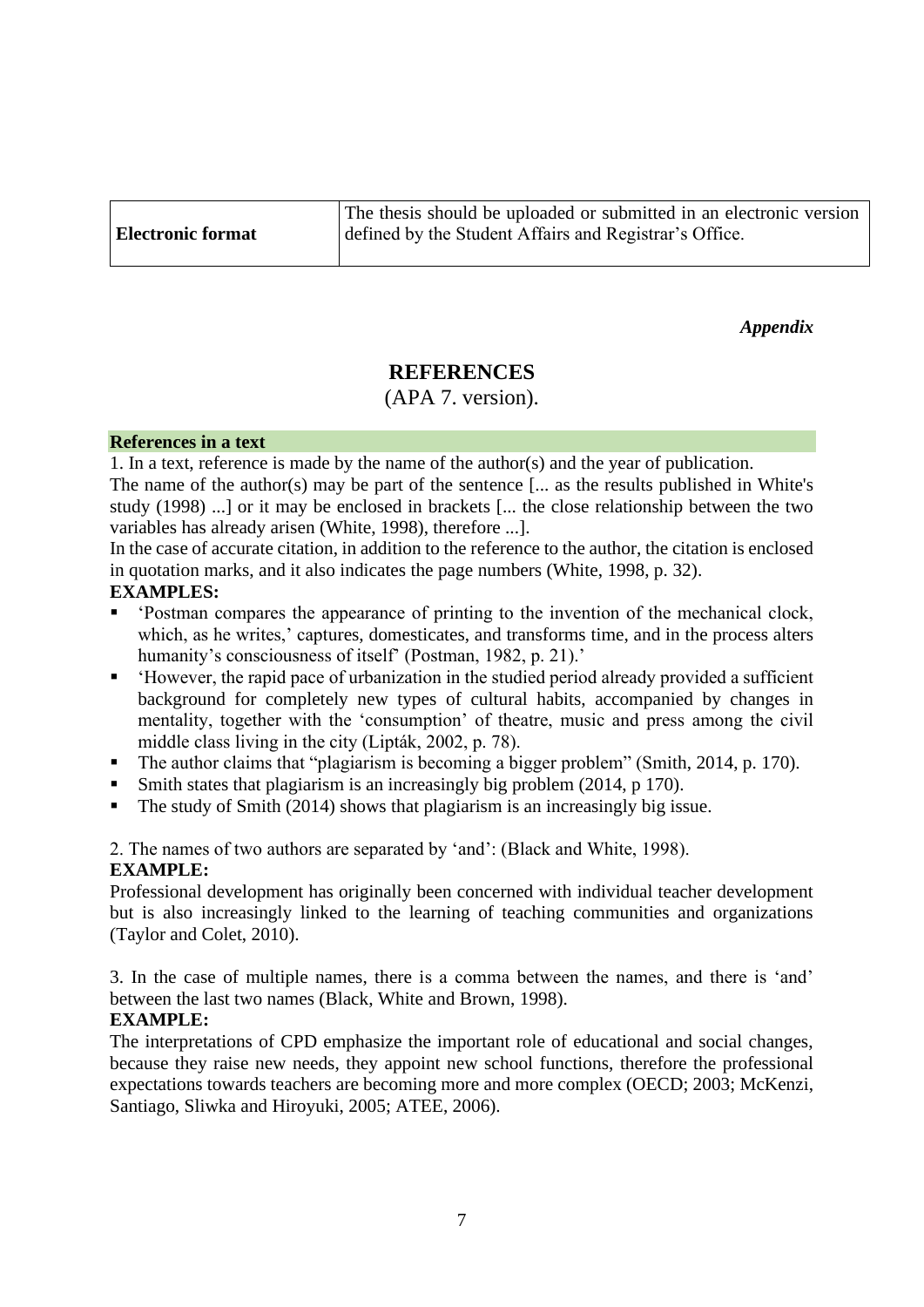4. In the case of more than three names, the first occurrence includes the names of all authors (Black, White, Grey, and Brown, 1998), the subsequent appearance includes the first author's name and the abbreviation 'et al. (Black et al., 1998).

## **EXAMPLE:**

In addition to systematic research, the results of several meta-analyses (see, e.g., Creemers et al. 2010; Scheerens et al. 2013; Hattie, 2009) also enhance our knowledge of school performance.

5. In the case of referring to various works of an author within one pair of brackets, the name is written only once, followed by the years, separated by commas, in ascending order (Bloom, 1955, 1956a, 1956b).

## **EXAMPLE:**

The other side of the moral panic surrounding childhood, or in other words, a less clear stand on the complexity of the effects on childhood, is represented by Buckingham (2000; 2009; 2011).

6. Within brackets, referring to works of several authors, each item is separated by a semicolon (;) (Black, 1988; White, 1989; Grey and Brown, 1990).

## **EXAMPLE:**

- According to the most relevant literature on CPD (Schön, 1990; Hargreaves, 2000; Korthagen, 2004; McKenzie et al., 2005; Kennedy, 2005), one of the fundamental prerequisites of professional development is collaboration (collegiality).
- Several studies show that ... (Brown and Brody, 2009; Porter, 2004; Swaen, 2015, 2017a, 2017b).

7. If we refer to an author's several writings published in the same year, they are distinguished by letters written after each year (Nagy, 1988a).

8. The page number is marked by letter 'p' if necessary. In the bibliography, there is no 'p'. See, section 5.

# **References in the bibliography**

## **Books with one author**

Author (year). *Title*. Publisher. The title of the book is in *italics*. **EXAMPLE:** 

- Lénárd F.(1986). *Pedagógiai ellentmondások.* Akadémiai Kiadó.
- Covey, S. R. (2013). *The 7 habits of highly effective people: Powerful lessons in personal change*. Simon & Schuster.

## **Edited books**

Author(s) (year, ed.). *Title*. Publisher. The title of the book is in *italics*.

## **EXAMPLE:**

Mandl, H., De Corte, E., Bennett, N. és Friedrich, H. F. (1990, ed.). *Learning and instruction.*  European research in an international context. Volume 2.1. Social and cognitive aspects of learning and instruction. Pergamon Press.

# **Book chapters**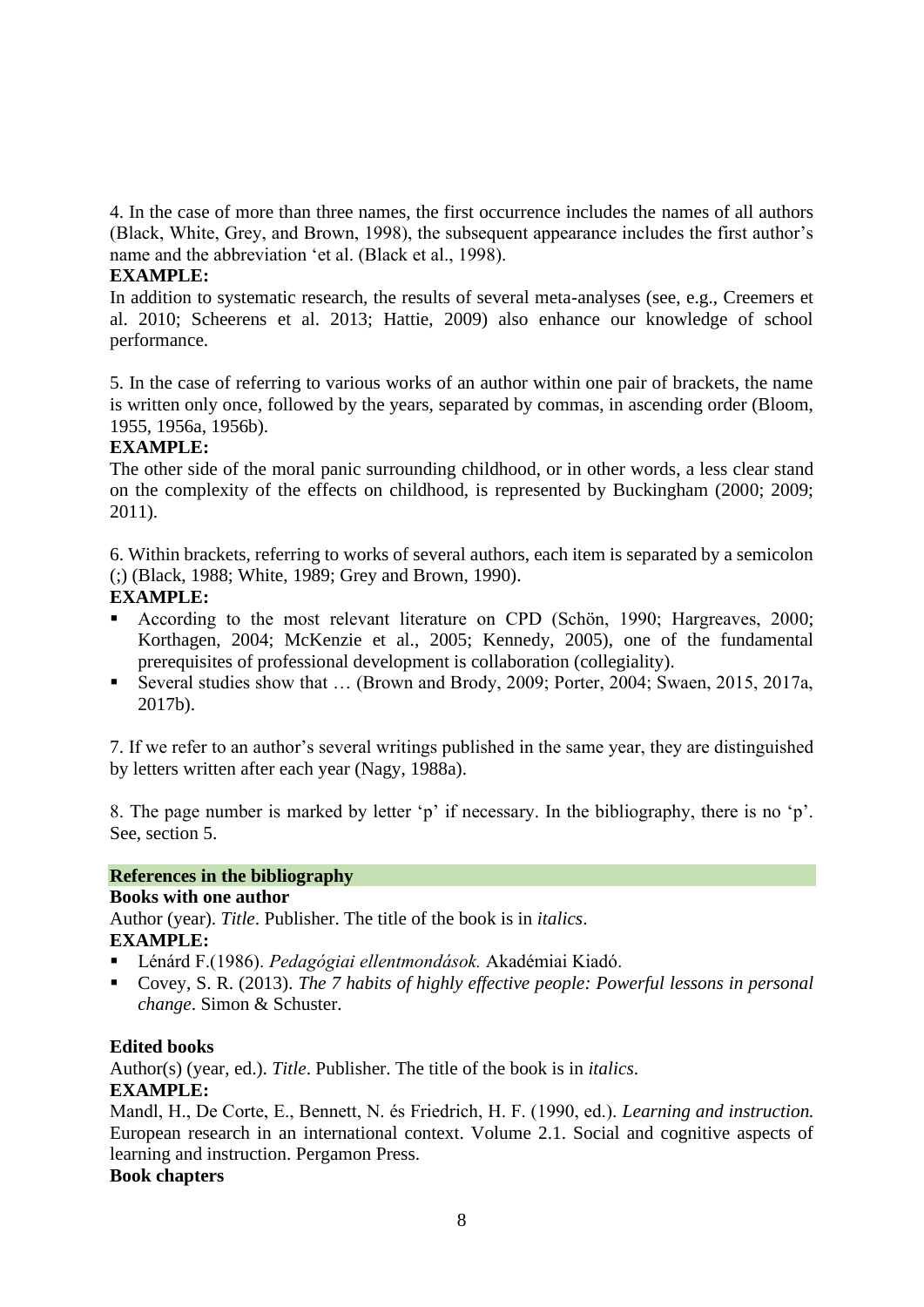Author (year). Chapter (study) title. In: Editor(s)' name(s) (ed.). *Title of the book.* Publisher, pages: first and last page of the chapter. The title of the book is in *italics*.

# **EXAMPLE:**

Neves, D. M. and Anderson, J. R. (1981). Knowledge compilation: Mechanisms for the automatization of cognitive skills. In: Anderson, J. R. (ed.): *Cognitive skills and their acquisition.* Lawrence Erlbaum Associates, Publishers, Hillsdale. 57–84.

# **Journal Articles**

Author(s), (year). Title of the study. Title of the Journal, year [volume] number. Number. Pages: first and last page of the study. *The title of the journal is in italics.*

The year is in bold (underlined when typed)

# **EXAMPLE:**

Larkin, J. H. and Simon, H. A. (1987): Why a diagram is (sometimes) worth ten thousand words.

*Cognitive Science*, *9*(11), 65–99.

In the bibliography, the letter 'p' does not appear next to the page numbers; the abbreviation "number" is "no." There is a full stop at the end of each item.

## **Electronic document**

Author(s) (year). *Title of the Journal, year [volume] number.* Pages: first and last page of the study. https://doi.org/10.1080/02626667.2018.1560449

Smith, T., and Williams, B. M. (2019). *The citation manual for students: A quick guide* (2nd ed.). https://doi.org/10.1000/182

# **Studies, articles available online**

Author(s) (year/time of download: year, month, day). Title. *Title of the Journal, year [volume] number,* Pages: first and last page of the study. (URL).

# **EXAMPLE:**

- Bentham, G. (1996). Association Between Incidence Of Non-Hodgkin's Lymphoma And Solar Ultraviolet Radiation In England And Wales. *BMJ: British Medical Journal, 312*(7039), 1128-1131. http://www.jstor.org/stable/29731519
- Worland, J. (2015, July 27). U.S. flood risk could be worse than we thought. Time. https://time.com/3973256/flooding-risk-coastal-cities/

# **Indication of previous editions, translations**

If the author refers to a translation, a reprint version, a later edition or a re-published version of a work and wishes to indicate the date of the original publication, he may do so by indicating two dates. The original year, separated by a dash, precedes the latter. Only the data of the edition should be provided to which the reference applies.

# **EXAMPLE:**

Neisser, U. (1976/1984): *Megismerés és valóság.* Gondolat.

# **Names of authors**

Since the use of the two first names is not widespread in the Hungarian language, and there are common surnames, the initials of the surname and first name would not identify the author with sufficient certainty in all cases. Therefore - by the common custom - for Hungarian authors, the full name is included in the bibliography, in the form the author uses it in the cited publication